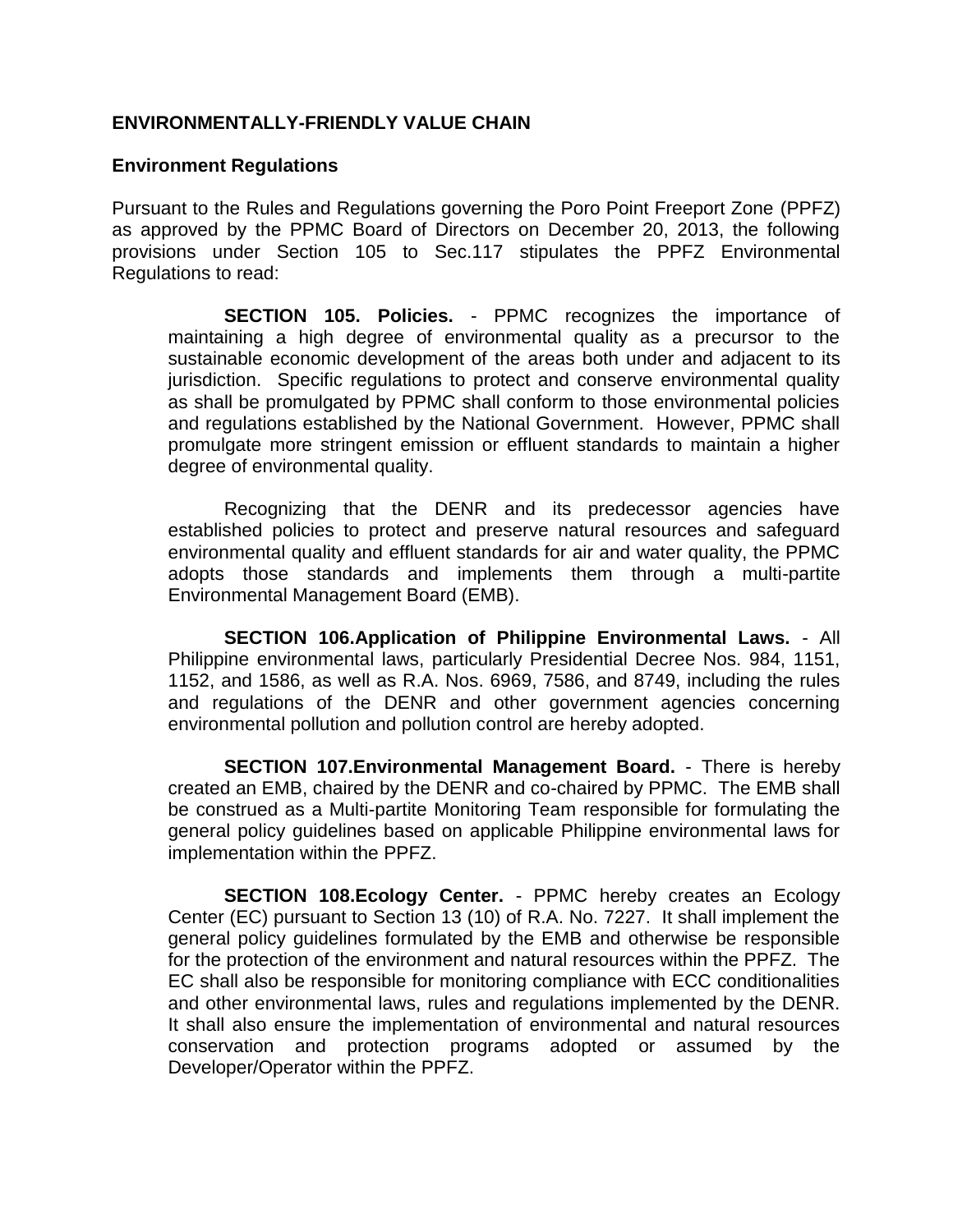The EC shall undertake the normal functions associated with environmental management, including but not limited to, enforcement, monitoring, permitting, training and education, and contingency and emergency planning.

The EC shall seek to privatize services and infrastructure related to environmental management to the extent that it shall deem appropriate. This shall include such environmental services as water supply. Wastewater treatment facilities, waste management facilities, waste transportation services, and environmental monitoring services as can be contracted to the private sector.

**SECTION 109.Coverage.** - The regulations for environmental and natural resources conservation and protection shall be applicable to all areas within the PPFZ and/or the jurisdiction of the PPMC. The EC shall introduce a system of regulation that shall be applicable to all PPFZ Registered Enterprises within the jurisdiction of PPMC and/or the PPFZ. This system of regulation shall incorporate existing DENR policies and regulations.

**SECTION 110.Permits and Clearances.** - The EC shall be the entity responsible for the issuance of all permits and clearances related to environmental protection and conservation within the PPFZ, such permits and clearances to include, but not limited to Environmental Compliance Certificates, Air Pollution Installation Permit (APIP) (R.A. 8749 of the Philippine Clean Air Act) and Waste Water Discharge Permit (WWDP) (R.A. 9275 of the Philippine Clean Air Act)

The EC shall, at its discretion, amend the requirements associated with such permits at any time and shall introduce such other permits or clearances that they deem necessary to protect and conserve the environment.

*Environmental Compliance Certificates.* Unless otherwise exempted from doing so by the EC, no business enterprise shall be registered as a PPFZ Enterprise and allowed to do business or undertake any activity within the PPFZ unless it secures an ECC from the EC. PPFZ Locators shall, under these Rules, submit an Environmental Report to the EC. Such Environmental Reports shall detail and describe the proposed undertaking, the short- and long- term environmental consequences of their business, establishment, construction project, or other activity; measures proposed to mitigate adverse environmental impacts; and unavoidable adverse impacts. Decisions by the EC on the issuance of the ECC for the proposed undertaking shall be based on the Environmental Report submitted for its consideration.

All public agencies or corporations seeking to build or construct any structure or infrastructure for business or public purposes shall secure an ECC prior to undertaking such activity.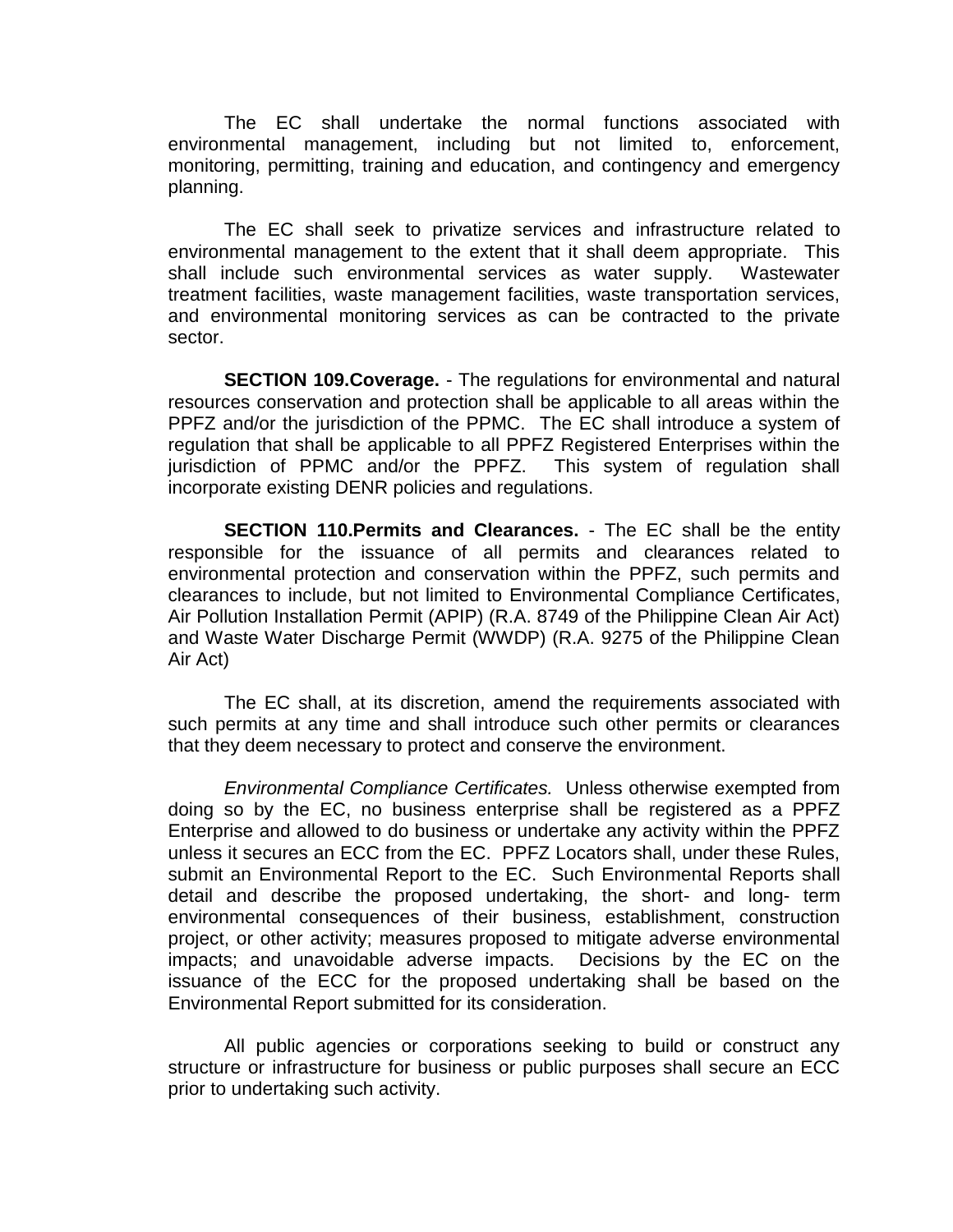*Permit (APIP & WWDP).* PPFZ Enterprises shall obtain APIP & WWDP from the EC prior to the initiation of any operation of any activity subject to the requirement. To obtain an ECC and the determination that such activity shall result in discharge to the environment. The Permit shall establish the monitoring and reporting requirements applicable to the PPFZ Locators and shall be renewed on an annual basis. Such PPFZ Locators shall designate a Pollution Control Officer who shall serve as the person responsible for ensuring compliance with the monitoring and reporting requirements and for the environmental integrity of the enterprise and compliance with these Rules and such other regulations promulgated or to be promulgated by the PPMC, including but not limited to, effluent discharge and emission standards, waste management, and emergency and contingency plans.

**SECTION 111.Air Quality.** - Air quality in the PPFZ or the jurisdiction of the PPMC shall be maintained so as to achieve the national ambient air quality standards. These standards are those deemed necessary to protect public health and welfare and to reduce potential damage to property. To achieve these standards, the DENR and PPMC shall formulate an air quality management strategy for limiting emissions from mobile and stationary sources. The following standards shall not be exceeded more than once per year.

The EC shall not permit air quality to deteriorate within its jurisdiction and/ or the PPFZ as a result of industrial development. To determine the existing air quality of the region, the EC shall implement a regional air quality monitoring program within its jurisdiction. All stationary sources of air pollution within the PPFZ and/ or the jurisdiction of PPMC shall be subject to regulation and shall be required for an Air Inspection as a condition of their occupancy in the PPFZ and/ or the regulatory area of the PPMC. All sources of air pollution must comply with the relevant regulations and standards applicable to air emission sources. Owners/ operators of stationary air pollution sources shall be required to conduct monitoring of the emissions from those sources and report the results of that monitoring to the EC. The frequency of monitoring and reporting shall be established by the EC.

**SECTION 112. Water Quality.** - The EC shall not permit water quality to deteriorate within its jurisdiction and/ or the PPFZ as a result of development of industrial development. To determine the existing water quality of its jurisdiction and/ or PPFZ, the EC shall implement a water quality monitoring program. All sources of water pollution within the PPFZ and/or the jurisdiction of PPMC shall be subject to regulations. All sources of water pollution must comply with the relevant regulations and standards applicable to water effluent sources.

Water quality in the PPFZ and/or the jurisdiction of PPMC shall be maintained so as to meet national standards applicable for the highest and best use of the water body as established and determined by the EC in coordination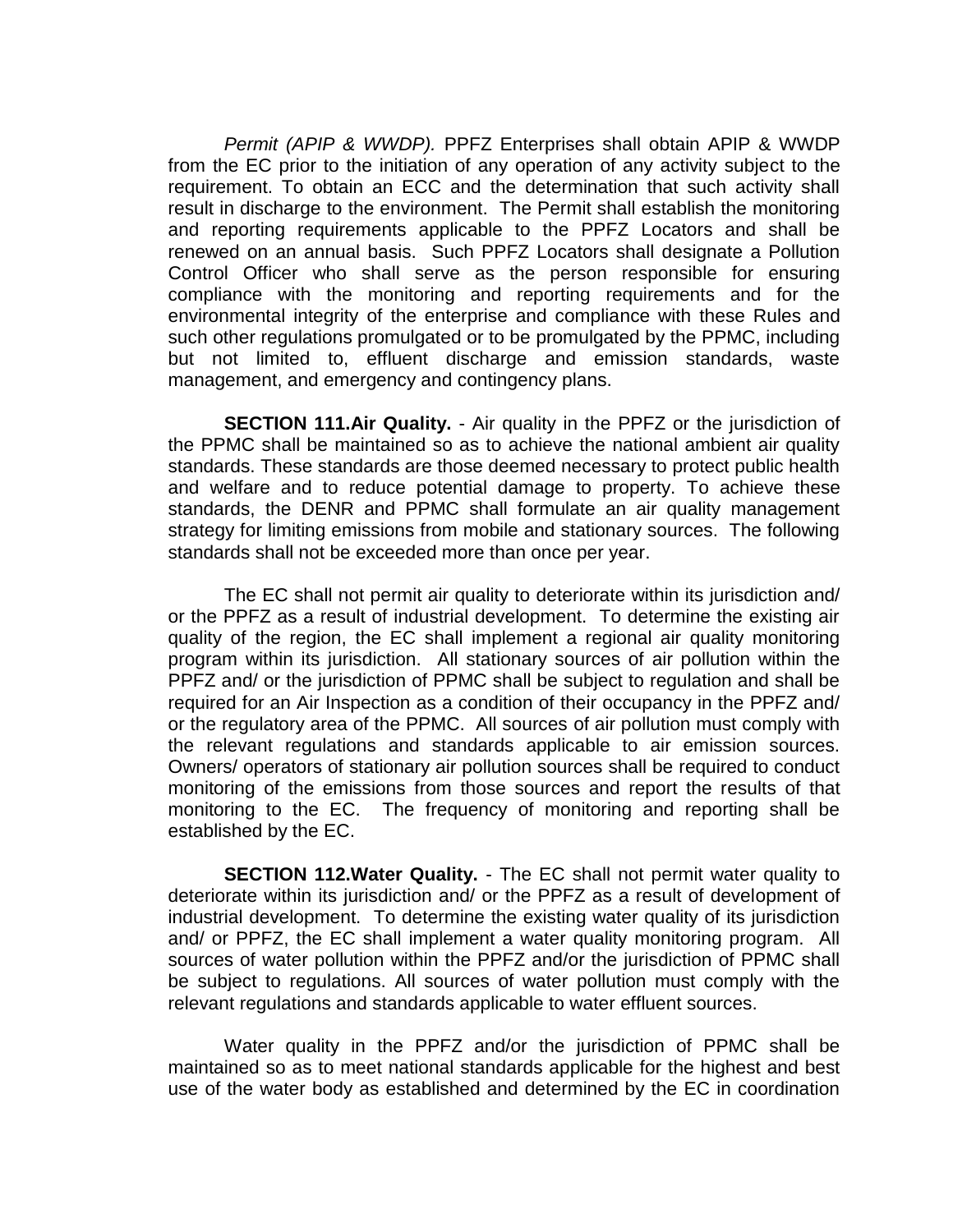with the DENR-EMB. In general, this is intended to promote and maintain water quality that is suitable for contact water recreation. All surface water bodies, including marine and fresh waters, shall be included in this provision.

To protect the waters within PPFZ and/or jurisdiction of the PPMC, the EC shall not allow the direct discharge of any wastewater, either industrial or domestic, that does not meet the effluent discharge standards as established by the DENR-EMB and adopted by the PPMC. In the case of discharge wastewater treatment facilities by either industrial or domestic discharges, the acceptable standard for acceptance of those wastewater shall be determined by the owner/ operator of those facilities. Discharges of effluence from wastewater treatment facilities shall meet the applicable discharge standards. Compliance with such standards shall be the responsibility of the Owner/Operator of the facility. All discharges of wastewater shall be monitored of the effluent subject to discharge and of the water quality of the receiving water and shall report the results of that monitoring to the PPMC. The frequency of the monitoring and reporting shall be established by the PPMC.

**SECTION 113.Waste Management.** - All solid, toxic and hazardous wastes shall be managed in the manner deemed appropriate by the EC. The EC shall define solid, toxic and hazardous wastes in a manner consistent with the definitions by the DENR-EMB under R.A. No. 6969 and shall define the requirements for waste generators, transporters and owners/ operators of waste management facilities.

*Solid Waste.*All PPFZ Registered Enterprise shall dispose of solid waste in a manner approved by the EC. Such approval shall include the use of approved waste transporters and disposal facilities.

*Waste Generators.*Any PPFZ Registered Enterprise deemed by the EC to be a waste generator shall be required to report the type, quantity and disposition of such waste every quarter. Every firm deemed to be a generator of hazardous and toxic wastes shall develop a plan for the proper management of those wastes and emergency and contingency plan for accidental releases of those wastes to the environment. Waste generators shall maintain a manifest inventory of the wastes generated and the disposition of such waste. Plans and inventories shall be regularly submitted to the EC.

*Waste Management.*Any firm/s intending to engage in waste transport within the PPFZ shall obtain approval by the EC to engage in such activity. Such approval shall be predicated upon the demonstration of the firm's capability and competence to engage in such activity in a safe manner. Waste transporters shall maintain a manifest of the waste material handled and/or transported by them and present such manifest upon the demand of the EC. No waste transporter shall dispose of, or deliver, wastes in any manner not approved or authorized by the EC.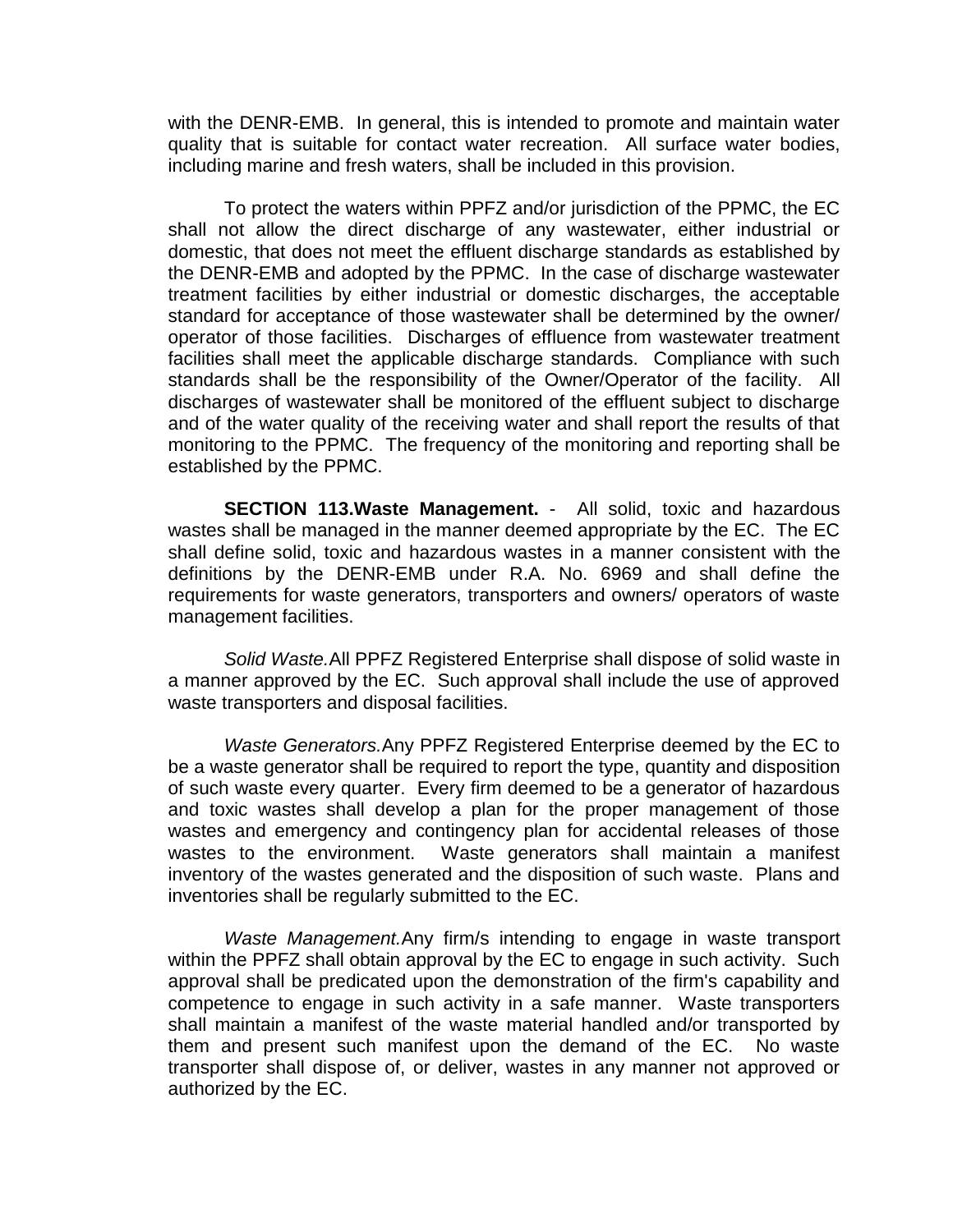*Waste Management Facilities.* All waste management facilities shall be subject to the approval and authorization of the EC prior to commencing operations. Such facilities shall be open to inspection by the EC at any time and shall maintain sufficient record as to allow the EC to determine the competence of their operation. No waste management facility shall accept any waste delivered to them by a transporter not approved or authorized by the EC to engage in such activity.

Waste management facilities shall include, but not limited to, sanitary landfills, physio-chemical treatment facilities, and other facilities processing, recovering, or disposing of wastes. Enterprises engaged in the operation of waste management facilities on their premises shall be included in these Rules and other regulations promulgated and adopted, or to be promulgated and adopted, by the PPMC to regulate such facilities.

*Toxic and Hazardous Waste Management.* All toxic and hazardous wastes used by any and all persons, businesses or other entities within the PPFZ and/or the jurisdiction of the PPMC shall comply with the provisions of R.A. No. 6969 and these Rules, as well as other regulations promulgated, or to be promulgated, by the PPMC with respect to the management of those materials. This shall include the registration of chemicals employed, imported or otherwise utilized at any time in any manner.

**SECTION 114.Water Resources Planning.**- The EC shall issue policies and objectives relative to water resources that will seek to ensure that sources of water supply within the PPFZ and/or the jurisdiction of the PPMC shall be protected and conserved, including marine waters, surface waters, and groundwater. While such policies and objectives shall be consistent with those established by the National Government, the policies and objectives shall recognize the developmental goals and objectives established for the PPFZ and/or the jurisdiction of the PPMC, and be consonant with the availability of water resources. As such, the EC shall formulate a groundwater protection program to ensure the continued viability of groundwater resources.The EC shall also require new water resource developments to obtain a Water Use Permit prior to development of any groundwater well or surface water abstraction. Such permit shall be reviewed by the EC. Applicants for a Water Use Permit shall provide such information as the EC deems necessary to evaluate the development proposal. Water Use Permits issued by the EC shall specify the allowable rate and quantity of water withdrawal. Permits shall report to the EC the water consumption and quality on a quarterly basis.

**SECTION 115.Emergency and Contingency Planning.**- All entities operating within the PPFZ and/or the jurisdiction of the PPMC having potential to discharge oil, petroleum products, or other deleterious substances (including chemicals or their by-products) in the environment shall prepare a plan for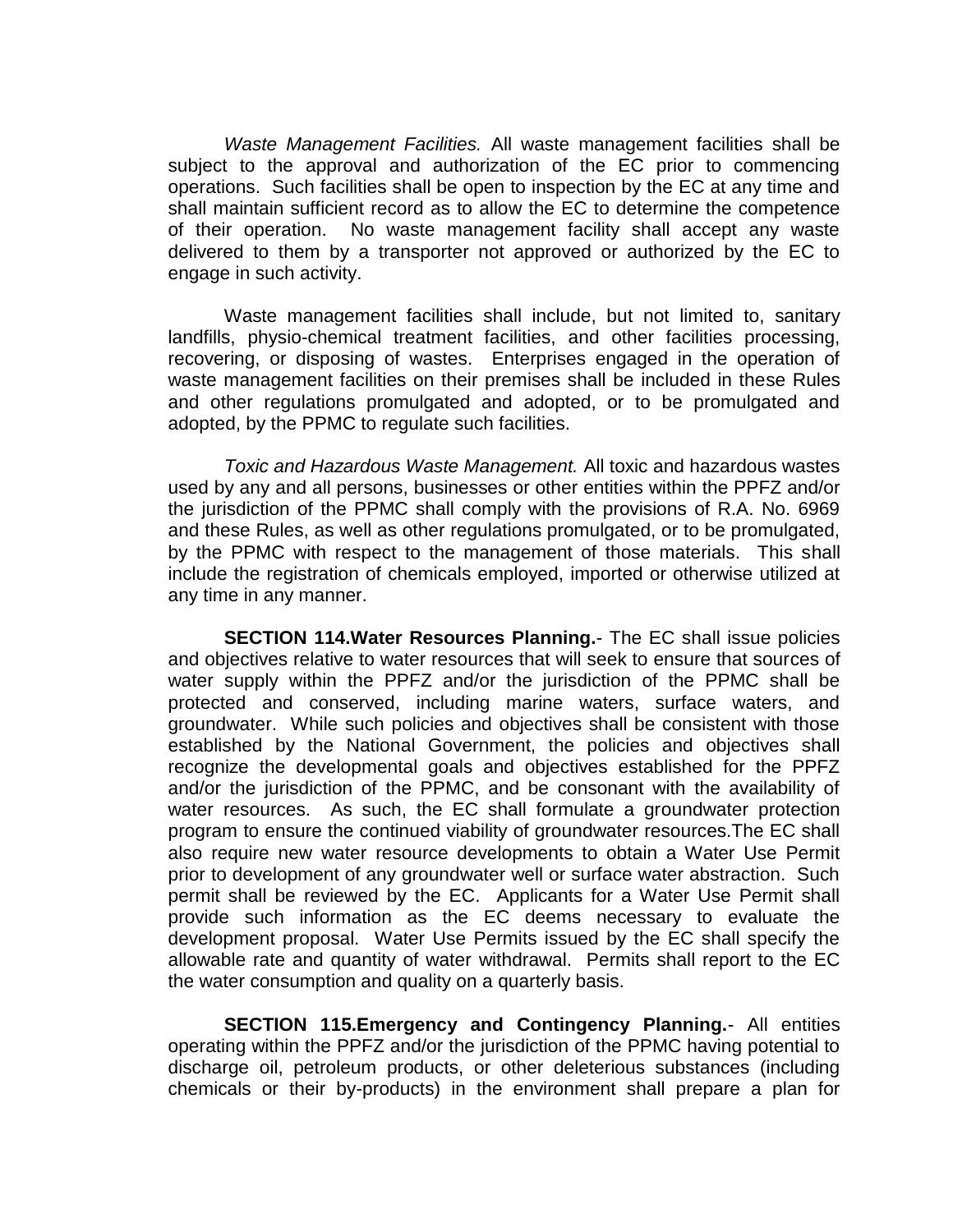preventing such discharge to the environment (including the aquatic, marine, or land environments) and detailing the measures to be employed in the event that such discharges occur. This plan shall be submitted to the EC and shall include the procedures to be followed during the handling of such materials and those to be followed in the event of their discharge. Such plans are to be prepared in conformance with the requirements of the DENR and with the standards of practice for the industry.

**SECTION 116.Environmental Compliance Certificate.** - No building and/or construction project can be commenced unless the Operator/Developer secures an ECC from the EC. New structures not covered by the initial ECC obtained by the Operator/Developer shall be subject to an ECC.

**SECTION 117.Fines and Penalties.** - The PPMC shall impose administrative fines and penalties against any PPFZ Registered Enterprises and Registered Residents for any violation of sanitation, garbage or sewage rules and regulations that the EC shall enact or promulgate.

The Environment and Safety (ES) section of the Poro Point Management Corporation (PPMC) is tasked to implement the general policy guidelines formulated by a multipartite Environmental Management Board (EMB) on environment and responsible for the protection of the environment and natural resources within the PPFZ. These policies are tailored to the local needs and are specific to the mandate of the Poro Point Management Corporation (PPMC) as enunciated in Republic Act (R.A.) 7227, otherwise known as the Bases Conversion and Development Act. The ES shall also be responsible for monitoring compliance of locators with ECC conditionalities and other environmental laws, rules and regulations implemented by the DENR.

The ES undertakes the preservation, protection and maintenance of the environment and natural resources within the Freeport Zone and implements all environmental management and natural resources conservation and protection programs towards a sustainable development. It also undertakes the normal functions associated with the environmental management including, but not limited to, enforcement, monitoring, permitting, training and education, and contingency and emergency planning. Permit applications must be initially processed by ES unit and endorsed to DENR for review and approval.

The ES in coordination with DENR is responsible on the processing of all permits and clearances related to environmental protection and conservation within the PPFZ, such permits and clearances to include, but not limited to Environmental Compliance Certificates, Air Pollution Installation Permit (APIP) *(R.A. 8749 of the Philippine Clean Air Act)* and Waste Water Discharge Permit (WWDP) *(R.A. 9275 of the Philippine Clean Air Act)* pursuant to rules and regulations governing the Poro Point Freeport Zone.